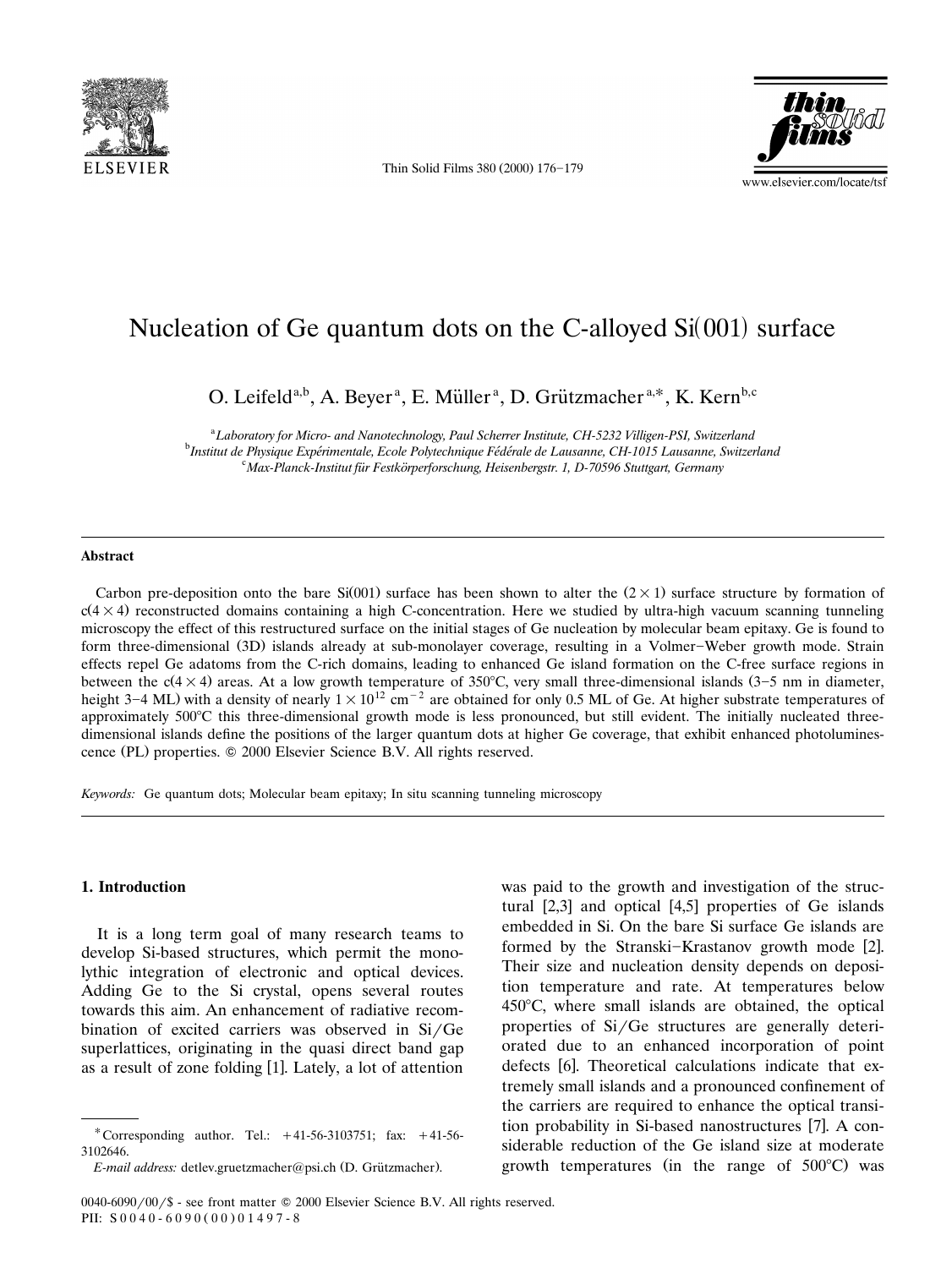observed by growing Ge islands on a C-alloyed Si surface [8]. These C-induced Ge islands exhibit enhanced PL intensity [8].

In earlier studies the C-alloyed  $Si(001)$  surface was analysed in detail by in situ ultra-high vacuum scanning tunneling microscopy (UHV-STM)  $[9,10]$ . It was established that this surface contains C-rich areas exhibiting a  $c(4 \times 4)$  reconstruction and areas with very little or no C content showing a  $2\times1$  reconstruction of  $Si(001)$  surface with buckled dimers. The inhomogeneous distribution of the C induces an undulating strain field on the  $Si(001)$  surface. In this study we used the UHV-STM to get insights of the initial stages of the Ge nucleation on this C-alloyed Si surface.

The samples were prepared by molecular beam epitaxy (MBE) using e-gun evaporation of Si and Ge. Prior to growth they were cleaned by a wet chemical etch and baked in the MBE chamber at  $900^{\circ}$ C for 30 min. First a 100-nm thick Si buffer layer was deposited at 700°C. For the C and Ge deposition the temperature was reduced to the range between  $350$  and  $520^{\circ}$ C. Si was evaporated at a rate of  $0.1 \, \text{nm/s}$ . Carbon was sublimated from a hot pyrolithic filament. Subsequently, Ge was evaporated at a rate of  $0.01 \text{ nm/s}$ . After the deposition process the samples were transferred under UHV into the STM chamber. A detailed description of the STM system is given elsewhere  $[11]$ .

#### **2. Results and discussion**

Fig. 1 shows four STM images of C-induced Ge dots. The Ge was deposited at  $520^{\circ}$ C (Fig. 1a,c) and at  $350^{\circ}$ C (Fig. 1d). Prior to Ge deposition,  $0.1$  ML of C was deposited at 520°C. The Ge coverage was increased from 0.5 ML (Fig. 1a,d) to 1 ML (Fig. 1b) and to  $2.5$ ML (Fig. 1c). At  $520^{\circ}$ C the Ge growth appears to be dominated by step flow on a first glance, the image is stepped downwards from the right to the left (Fig. 1a). Looking in more detail, it is found that the  $S_A$  steps are predominately formed by a  $2\times1$  reconstruction exhibiting buckled dimers and missing dimer rows, which is indicative for Ge deposition. In contrast the  $S_B$  steps are often formed by rows showing a  $c(4 \times 4)$  reconstruction induced by the C-deposition [9]. Generally, quite large areas are  $c(4 \times 4)$  reconstructed, indicating that the Ge is repelled by the C-rich areas and Ge starts to nucleate on the areas which had the  $2\times1$ reconstruction of Si. The C at surface lattice sites reduces the lattice constant in the  $c(4 \times 4)$  areas, thus the bigger Ge atoms are easier attached to the surface in areas exhibiting the  $2\times1$  Si reconstruction, i.e. areas free of C or at least with a very low C concentration.



Fig. 1. STM images of C-induced Ge quantum dots on a Si(001) surface, taken after the deposition at  $520^{\circ}$ C of: (a) 0.1 ML C and 0.5 ML Ge; (b)  $0.1$  ML C and  $1$  ML Ge; and (c)  $0.1$  ML C and  $2.5$  ML Ge; (d) is obtained after deposition of  $0.1$  ML C at  $520^{\circ}$ C and  $0.5$  ML Ge at  $350^{\circ}$ C.

After the deposition of  $1$  ML Ge (Fig. 1b) still substantial surface portions are covered with the Cinduced  $c(4 \times 4)$  reconstruction. Consequently, Ge does not wet the entire surface. Ge island growth is more pronounced and the RMS roughness has increased considerably to  $0.17 \pm 0.02$  nm when compared to the deposition of 0.5 ML Ge (RMS roughness:  $0.10 \pm 0.02$ ) nm). The island density remains constant at a value of  $3\times10^{11}$  cm<sup>-2</sup>. A continuation of Ge supply to a coverage of  $2.5$  ML (Fig. 1c) leads to a further increase in RMS roughness. However, the  $c(4 \times 4)$  reconstructed areas are no longer visible indicating that the Ge islands grew in diameter, overlapping the C-rich areas. It is expected that the C also starts to redistribute and to intermix with the underlying Si and the Ge top-layer. The Ge islands have typical diameters of  $10-15$  nm and a height of 7 ML. They are not formed by the Stranski-Krastanov growth mode since no wetting layer develops. The islands are created by a modified Volmer-Weber three-dimensional growth mode on a surface with undulating strain fields.

At  $350^{\circ}$ C, where the adatom mobility is reduced and interdiffussion is suppressed, this mode becomes more pronounced. At 0.5 ML Ge coverage (Fig. 1d) the island density increases to approximately  $9.5\times10^{11}$  $cm^{-2}$  and islands already pile up to 3–4 ML in height (RMS roughness  $0.15 \pm 0.02$  nm). Noticeably, the islands have predominantly a rectangular, almost quadratic shape, in contrast to the elongated shape of nucleation centers found for low temperature MBE on  $2\times1$  reconstructed surfaces [12]. This might be attributed to the C-induced restriction of the area available for nucleation and to the fact that this area contains only buckled Si dimers. Another interesting observation is that many islands are placed at step edges, forming the border between adjacent terraces in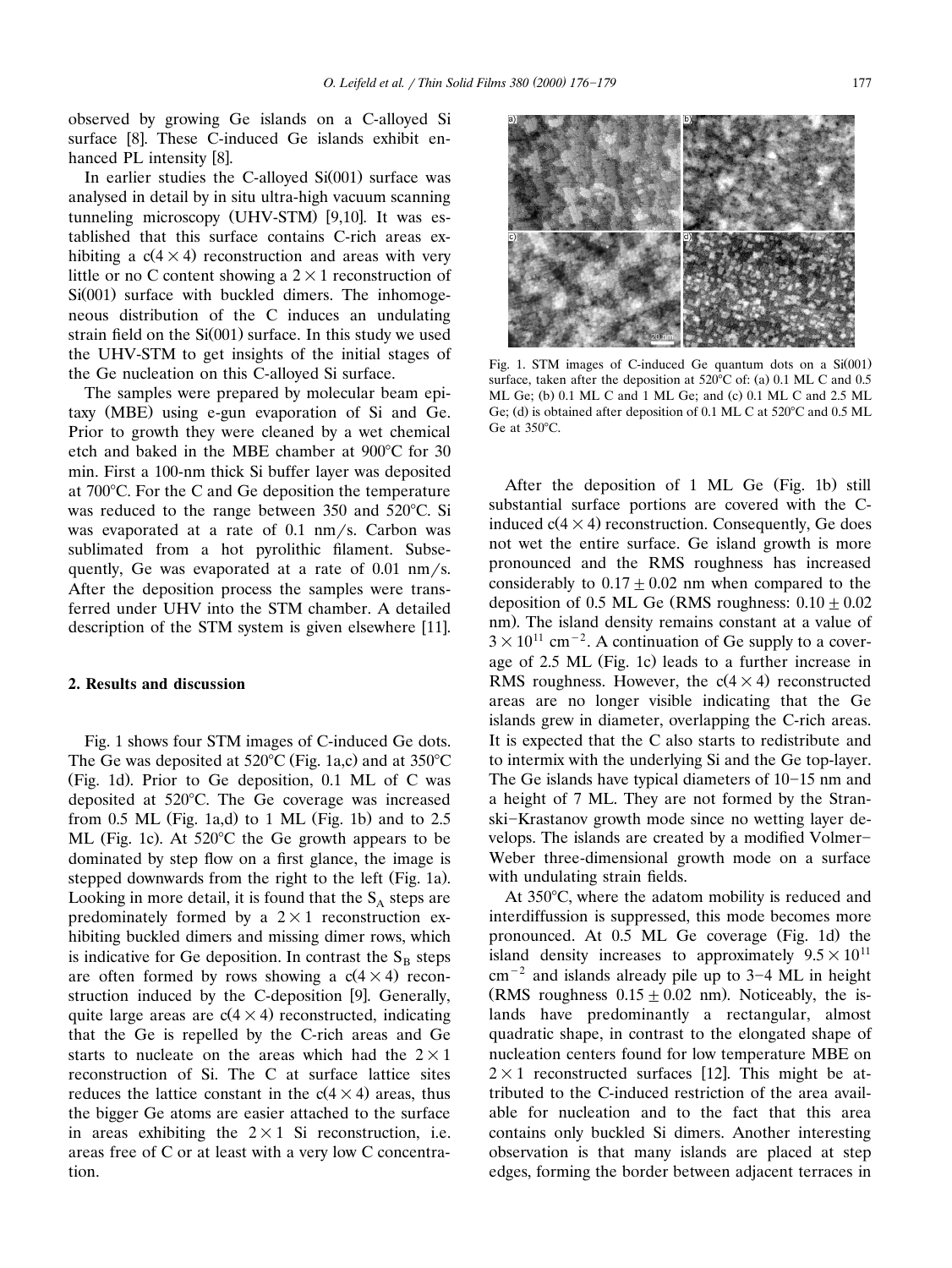

Fig. 2. Cross-sectional TEM images of C-induced Ge dots embedded in Si: (a) 0.2 ML of C and 0.4 ML of Ge; (b) 0.2 ML of C and 0.8 ML of C deposited at 460°C.

those places, where the  $c(4 \times 4)$  reconstruction does not reach the step edge.

Embedding these islands in Si leads to slight intermixing of the Ge with the Si cap layer. Generally high-resolution transmission electron microscopy (TEM) reveals an increase in islands height. Fig. 2 shows two cross-sectional TEM micrographs of samples containing multiple layers of C-induced Ge dots fabricated with  $0.2$  ML of C and  $0.4$  ML  $(a)$  and  $0.8$  ML  $(b)$ of Ge at a deposition temperature of  $460^{\circ}$ C. Both samples show a high density of small Ge islands, indicated by the strain fields (dark areas in Fig. 2). They become more pronounced with the increase in the nominal Ge coverage. The contrast visible in the areas between the Ge dots is attributed to the C-rich areas.

Fig. 3 depicts three low temperature  $(1.8 \text{ K})$  photoluminescence (PL) spectra of Ge dots induced by  $0.1$ , 0.2 and 0.3 ML of C. The Ge deposition was constant at 2 ML. Each sample contains 10 dot layers separated by 8-nm wide Si spacer layers. Besides the broad PL of the dots the spectra contain narrow lines that are due to the Si substrate. The PL signal related to the dots is shifted by 180 meV towards lower energies by increasing the C deposition from 0.1 to 0.3 ML. This shift is predominantly attributed to an increase in dot height leading to increase in the hole-confinement energy. As illustrated in the schematics in Fig. 3, the increase in C deposition leads to a higher portion of the surface covered with the  $c(4 \times 4)$  reconstruction, leaving smaller areas for the nucleation of Ge dot. Consequently, the dots shrink in diameter and grow in height for identical Ge coverage.

## **3. Conclusion**

The detailed structural analysis of the nucleation mechanism of Ge dots on the C-alloyed  $Si(001)$  surface using STM as well as TEM reveals that the Ge dots nucleate in the areas between the  $c(4 \times 4)$  patches. The shape of the dots can be modified by the growth temperature and the amount of C deposited prior to the Ge deposition. At low growth temperatures as well as at increased C coverage the dots grow in height and shrink in diameter leading to an increase in the confinement energy.

## **Acknowledgements**

The financial support by the Swiss National Foundation, contract No.  $2100-053925.98/1$  and by the European Community, contract No. HPRN-CT-1999-00123 is acknowledged.



Fig. 3. 1.8 K PL spectra of Ge dots induced by 0.1, 0.2 and 0.3 ML of C. The schematics illustrate the effect of the variation of the C deposition on the shape of the Ge dots.